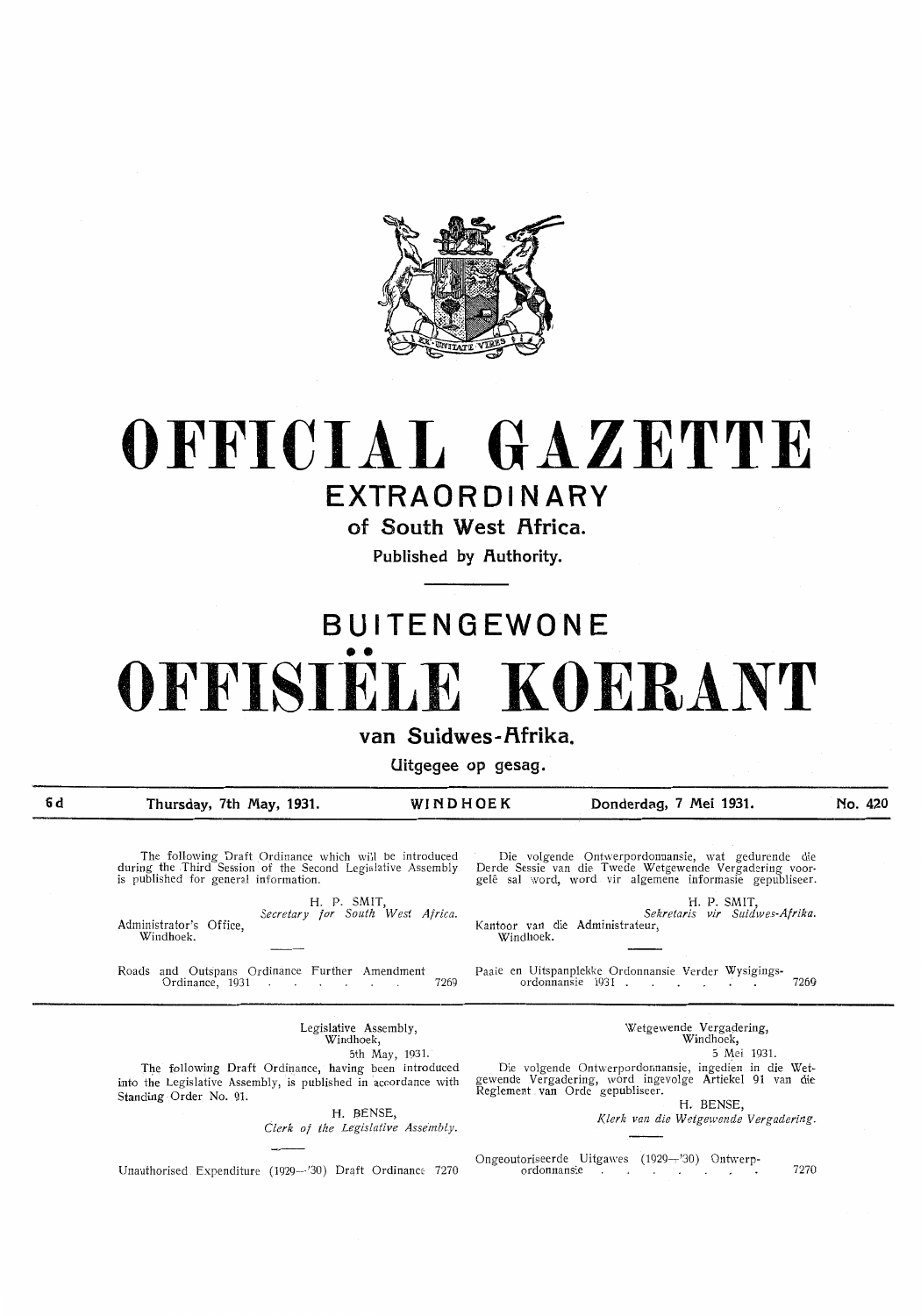7269

#### **DRAFT ORDINANCE**

To amend the Law relating to Roads and Outspans.

BE IT ORDAINED by the Legislative Assembly of the Territory of South West Africa as follows:—

Interpretation of<br>terms.

1927.

section.

1. In this Ordinance the expression "the Principal Ordinance" means the Roads and Outspans Ordinance, 1927 .(Ordi- nance No. 15 of 1927), as amended by the Roads and Outspans Ordinance Amendment Ordinance, 1928 (Ordinance No. 10 of 1928), the Roads and Outspans Ordinance Further Amendment Ordinance, 1929 (Ordinance No. 10 of 1929), and the Roads and Outspans Ordinance Further Amendment Ordinance, 1930 (Ordinance No. 13 of 1930).

Amendment of<br>section *fortyseven* of Ordi-<br>nance No. 15 of 2. Section *forty-seven* of the Principal Ordinance is hereby amended by the addition of the following new sub-<br>sections at the end thereof:---

- " (5) No person, except a licensed butcher or speculator in stock or the owner, lessee or occupier of land in this Territory, may travel or be with stock on any outspan or area established or set aside under the provisions of this Ordinance, or on any strip of ground on each side of a public road as described in subsection (1) of section *forty-seven,* unless under the authority of a permit issued by a magistrate. Such permit shall mention the number, type and 'destination of the stock to which it applies and the period during which it shall be in force. Any person contravening the provisions of this sub-section or failing to comply with the terms of a permit issued thereunder shall be guilty of an offence and liable on conviction to a fine not exceeding twenty-five pounds, or, in default of payment, to imprisonment with or without hard labour for a period not exceeding three months.
- (6) The holder of a permit required under sub-section (5) shall, on demand, produce such permit to any owner, lessee or occupier on whose land such outspan, area or strip of ground is situate and on which the said holder is found with his stock."

Repeal of section  $forty\text{-}elght$  of Ordinance No. 15 of 1927, and substitution of new 3. Section *forty-eight* of tne Principal Ordinance is hereby repealed and the following new section *forty-eight* substituted therefor:-

Speed at which<br>travellers shall<br>move and how long travellers<br>may remain on<br>outspans.

48. (1) No person may remain on any outspan or area established or set aside under the provisions of this Ordinance for a longer period than twenty-four successive hours, except with the consent ot the owner, lessee of or other person entitled to the grazing on the land on which such outspan or area is situate, or unless he shall be there detained by accident, floods or other unforeseen circumstances.

(2) No person travelling with any stock may, save as is provided by sub-section (1) travel with such stock along any public road or over any strip of ground on each side of any public road as described in sub-section  $(1)$  of section *forty-seven* at a lesser speed than five miles in every twenty-four hours, except with the consent of the owner, lessee of or other person entitled to the grazing on the land over which he travels, or unless he shall be detained in his trave lling by accident, floods or other unfore- seen circumstances.

(3) In calculating any period under this section Sundays shall not be included.

Any person who contravenes the provisions of this section shall be guilty of an offence and liable on conviction to a fine not exceeding five pounds, or, in default of payment, to imprisonment with or without hard labour for a period not exceeding one month".

Amendment of section *forty-uine*<br>
of Ordinance No.<br> **15 of 1927.** 4. Section *forty-nine* of the Principal Ordinance is hereby amended by deleting the words "two pence for every head of large stock and one farthing for every head of small stock" occurring therein and substituting therefor the words "five shillings for every hundred head of large stock and six pence for every hundred head of small stock".

Repeal of section *fifty-two* of Ordi-<br>nance No. 15 of<br>1927. 5. Section *fifty-two* of the Principal Ordinance is hereby **repealed.** 

#### **ONTWERPORDONNANSIE**

Om die wet met betrekking tot paaie en uitspanplekke te wysig.

DIT WORD VERORDEN deur die Wetgewende Ver-<br>gadering vir die Gebied Suidwes-Afrika as volg:gadering vir die Gebied Suidwes-Afrika as volg:—

1. In hierdie Ordonnansie beteken die uitdrukking "die hoofordonnansie" die Paaie en Uitspanplekke Ordonnansie 1927 (Ordonnansie No. 15 van 1927), soos gewysig deur die Paaie en Uitspanplekke Ordonnansie Wysigingsordonna nsie 1928 (Ordonnansie No. 10 van 1928), die Paaie en Uitspan-<br>plekke Ordonnansie Verder Wysigingsordonnansie 1929 (Ordonnansie No. 10 van 1929), en die Paaie en Uitspanplekke Ordonnansie V.erder Wysigingsordonnansie 1930 (Ordonnansie No. l3 van 1930).

2. Artiekel *sewen-en-veertig* van die hoofordonnansie word 2. Artiekel sewen-en-veertig van die hoofordonnansie word Wysiging van hiermee gewysig deur die toevoeging van die volgende nuwe artiekel *sewen-en-veertig* onderartiekels aan die end daarvan :- ' ' ' ' ' ' ' ' ' ' ' ' ' '

van Ordonnansie<br>No. 15 van 1927,

**Woordbepalling**.

- "(5) Geen persoon, behalwe 'n gelisensieerde slagter of spekulateur in vee, of die eienaar, huurder of bewoner<br>van grond in hierdie Gebied, mag op enige uitspanplek of stuk grond ingevolge hierdie Ordonnansie ingestel of afgesonder, of op enige publieke pad, of op enige streep grond aan weerskante van 'n publieke pad soos<br>in onderartiekel (1) van artiekel *sewen-en-veertig* om-<br>skrywe, met vee trek of wees nie, tensy onder magtiging<br>van 'n permit deur 'n magistraat uitgereik. Sodanige permit moet die getal, aard en bestemming aangee van die vee waarop dit betrekking het en die tydperk waar- voor dit van krag is. Enige persoon wat die bepalings van hierdie onderartiekel oortree of nalaat om binne die terme van 'n permit daaronder uitgereik, te bly, is skuldig aan 'n oortreding en by skuldigbevinding blootgestel aan 'n boete van hoogstens vyf-en- twintig \_pond of by wanbetaling aan gevangenisstraf met of sander harde arbeid van hoogstens drie maande.
- (6) Die houer van 'n permit onder onderartiekel (5) vereis moet dit op aanvraag toon aan enige eienaar, huurder of bewoner op wie se grond sodanige uitspanplek, stuk<br>grond of streep grond is waarop die genoemde houer horn met sy vee bevind."

3. Artiekel *agt-en-veertig* van die hoofordonnansie word hiermee herroep en die volgende nuwe artiekel *agt-en-veerlig* van hiermee herroep en die volgende nuwe artiekel *agt-en-veerlig* artiekel<br>in die plek daarvan gestel :--

Spoed waarmee 48. (1) Geen persoon mag langer as vir trekkers moet 'n tydperk van vier-en-twintig opeenvolgende ure lank trekkers op 'n uitspanplek of stuk grond ingevolge hierop uitspan- die Ordonnansie ingestel of afgesonder vertoef plekke mag nie, tensy met die toestemming van die eienaar, huurder of ander reghebbende op die weiveld **op die grond . waarop sodanige uitspanplek of**  stuk grond gelee is, of tensy hy daar opgehou word deur teenspoed, oorstromings of ander **onvoorsiene omstandighede.** 

> (2) Geen persoon wat met vee trek mag, behoudens die bepalings van onderartiekel  $(1)$ , langs 'n publieke pad of oor enige streep grond<br>aan weerskante van 'n publieke pad soos in onderartiekel (1) van artiekel *sewen-en-veertig* omskrywe, minder as vyf myl in elke vier-en-<br>twintig uur met sodanige vee trek nie, tensy met die toestemming van die eienaar, huurder of ander reghebbende op die weiveld op die grond waaroor hy trek of tensy hy deur teenspoed, oorstromings of ander onvoorsiene omstandighede in sy trek vertraag word.

> (3) By die berekening van enige tydperk ingevolge hierdie artiekel word Sondae nie by**gereken nie.**

> Enige persoon wat die bepalings van hierdie artiekel oortree is skuldig aan 'n oortreding en by skuldigbevinding blootgestel aan<br>'n boete van hoogstens vyf pond, of by wanbetaling aan gevangenisstraf met of sonder harde **arbeid vir 'n tydperk van hoogstens een maand."**

4. Artiekel *negen-en-veertig* van die hoofordannansie word **hiermee gewysig deur die woorde "twee pennies vir elke**  stuk grootvee en een oortjie vir elke stuk kleinvee" wat daarin voorkom, weg te laat, en die woorde "vyf sjielings vir elke honderd stuk grootvee en ses pennies vir elke honderd stuk kleinvee" in die plek daarvan te stel.

5. Artiekel *twee-en-vyftig* van die hoofordonnansie word **hiermee herroep.** 

**van Ordonnansie**<br> **No. 15 van 1927**,<br> **en substitusie** van **nuwe artiekel**.

**Herroeping** *van* **artiekel** *twee-en* 

Wysiging van<br>
artiekel<br> *negen-en-veertig*<br>
van Ordonnansie<br>
No, 15 van 1927.

*vyftig* van Or-<br>donnansie No. 15<br>van 1927.